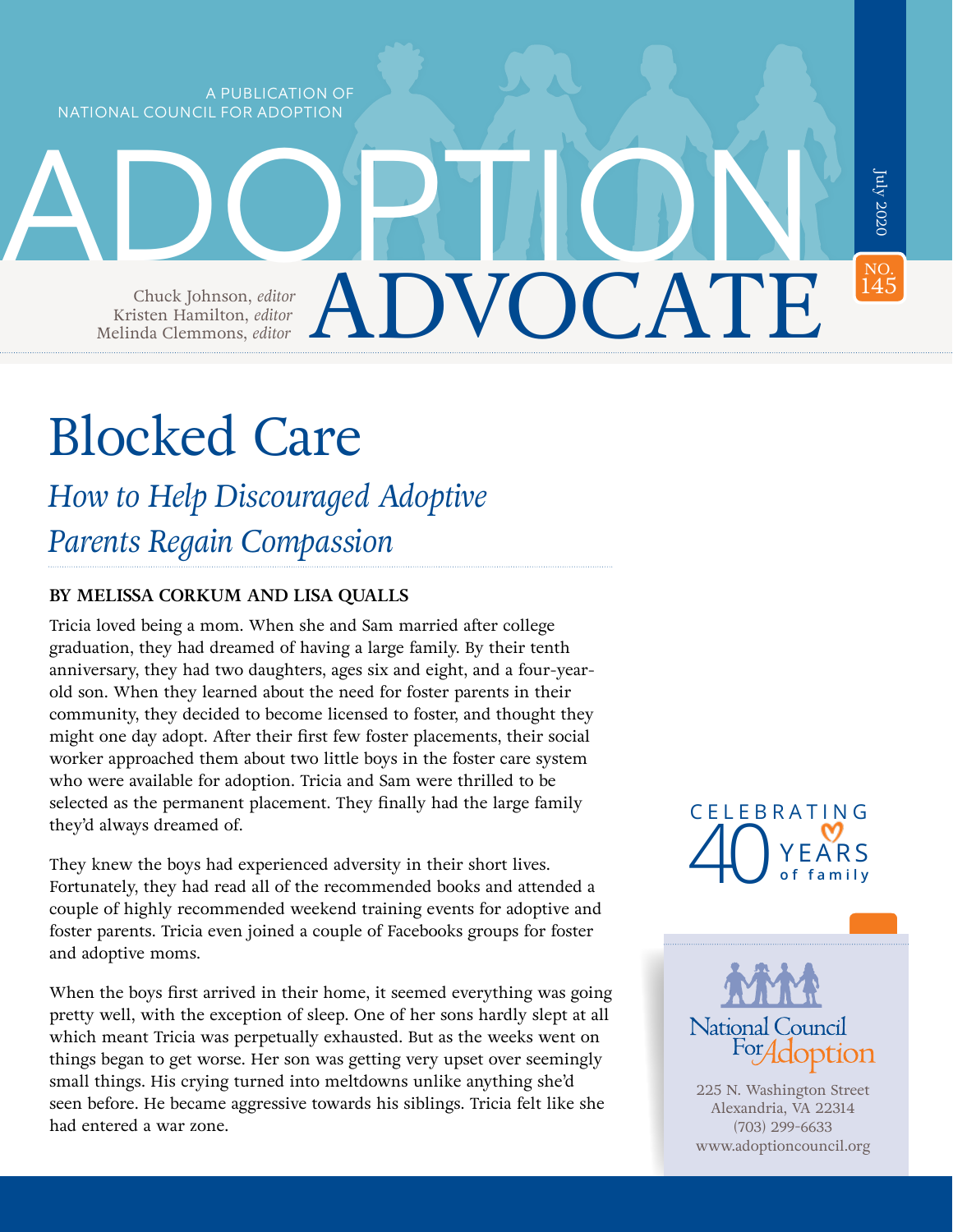NO. 145  $\,$  July 2020  $\,$   $\,$ 

#### **2**

She pulled out the adoption books she had previously read, and scanned them for help. She posted in a Facebook group and got lots of encouraging advice. Tricia understood her son wasn't a bad kid. He was acting out of fear due to early adverse experiences. She knew she just had to keep working hard to build trust with him and help him heal. Fortunately, she found a trauma-informed therapist to work with their family.

Tricia was working harder to parent than she ever had before. She continued to be loving toward her son even though he seemed to reject her over and over. When he was upset he said he hated her, and it seemed to be true.

As the months passed, the angry words from her son hurt less. She was becoming used to his verbal assaults; in fact, she seemed to let them roll off of her. She wouldn't let them pierce her heart. When she tried to give him affection, and he pushed her away, she told herself it didn't matter. Even though she tried to not let him affect her, Tricia found herself cringing when she heard his footsteps on the stairs.

She still hoped one day everything would be better. She fed him well, participated in therapy, and met with teachers. She took good care of him, but her heart just wasn't in it anymore. She found herself counting the years until he would graduate from high school and go away to college.

Sometimes Tricia wondered who she had become. How could a mother not like her child? Surely nobody would understand, so she kept these thoughts to herself. She felt ashamed that she just wanted him to go away.

## Why Does a Parent's Heart Shut Down?

Like Tricia, many parents we work with through The Adoption Connection get to this place of apathy towards their child. They still love them, but liking and enjoying them has become difficult. When we prompt parents to be honest, and they realize they can trust us, they will put words to it. But most of the time these parents stay silent and withdrawn. The shame they feel is overwhelming. This leads to isolation and feelings of despair.

One mom told us, "I once was a happy mom who wanted to make Mickey Mouse pancakes and build gingerbread houses. Now I find myself asking the kids to wait one more minute (which turns into longer) so I can try to convince myself to get up and be happy. I grieve for my old life, and I know that's selfish. Most of my time, energy, and thoughts are consumed by how I can make this all work."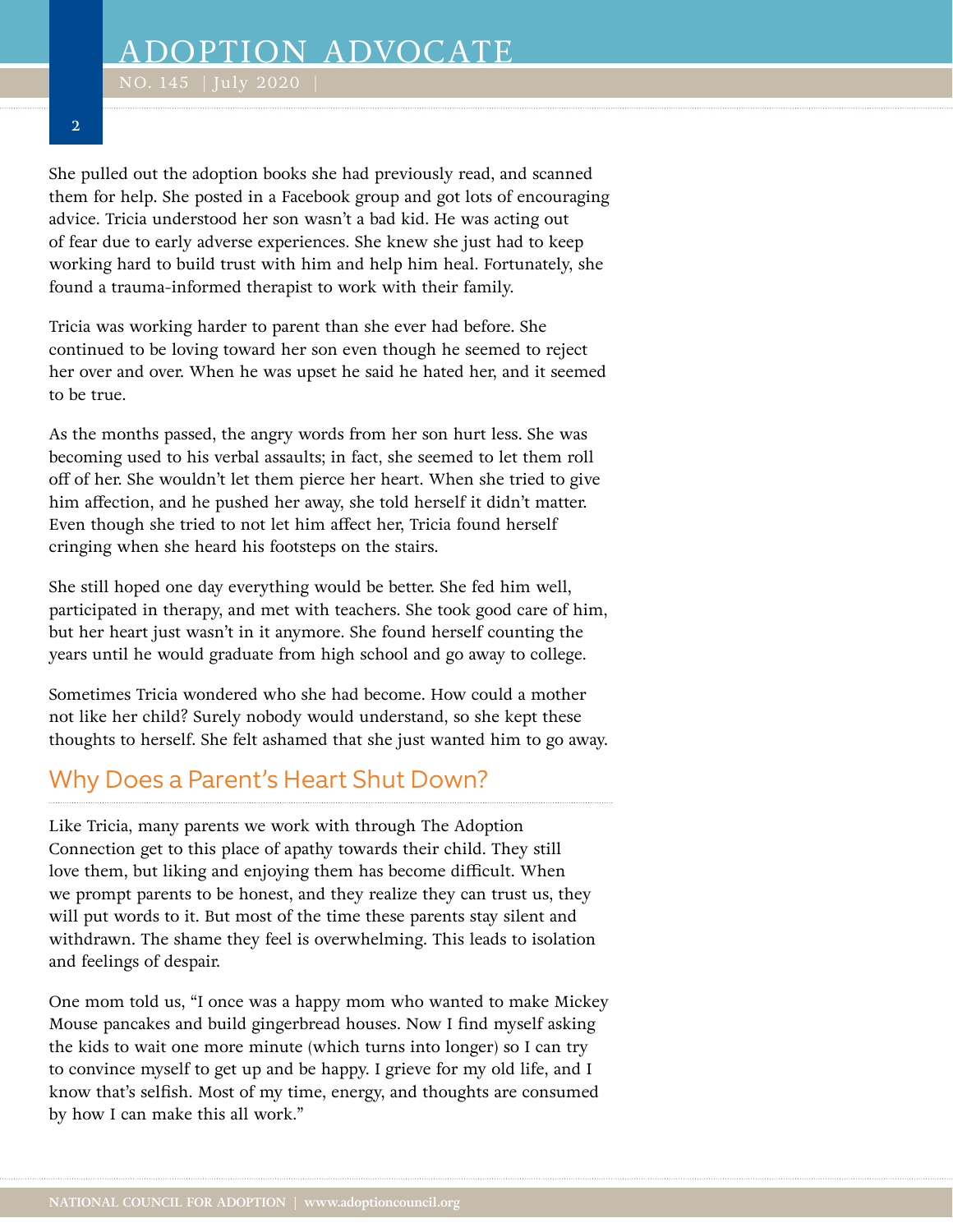**3**

Why does this happen? Why does a mom, who loves her kids and is doing her very best, find that her heart has simply shut down toward her child?

Since both of us had experienced these confusing and discouraging feelings, we wanted to understand them more. Thankfully, we found answers rooted in brain science.

## Back to the Beginning

First, we had to go all the way back to what our children experienced before they came to our families. Many adopted and foster children have experienced some of these seven risk factors:

- 1. Prenatal stress or harm
- 2. Difficult labor or birth
- 3. Early hospitalization
- 4. Abuse
- 5. Neglect
- 6. Trauma
- 7. Change in primary caregiver

When a child is exposed to any of these factors their brain develops strategies to cope. These strategies focus on self-preservation and identifying the next potential threat. These are protective behaviors that may continue after joining their adoptive families. We know our children are safe now, but they do not. In their deepest core, a river of fear runs through their veins.

Our children are survivors and these skills served them well when they were unsafe. But experiencing those risk factors can activate a premature defense mechanism that may put them in a chronic state of survival, resulting in what Dr. Daniel Hughes has termed *blocked trust*. 1

Now enter the adoptive parents who are eager to love their new child. Their brains are primed for connection with their children. They continually make attempts to connect with their child and build attachment.

When there is no reciprocity of relationship and the child consistently does not respond to efforts of caregiving, parents may begin to feel ineffective and experience a sense of failure. Rejection from their child activates the defensive systems of their brain and caregiving begins to

*When there is no reciprocity of relationship and the child consistently does not respond to efforts of caregiving, parents may begin to feel ineffective and experience a sense of failure.*

1 Hughes, D A., & Baylin, J. (2012). *Brain-Based Parenting: the Neuroscience of Caregiving for Healthy Attachment*. New York, NY: Norton.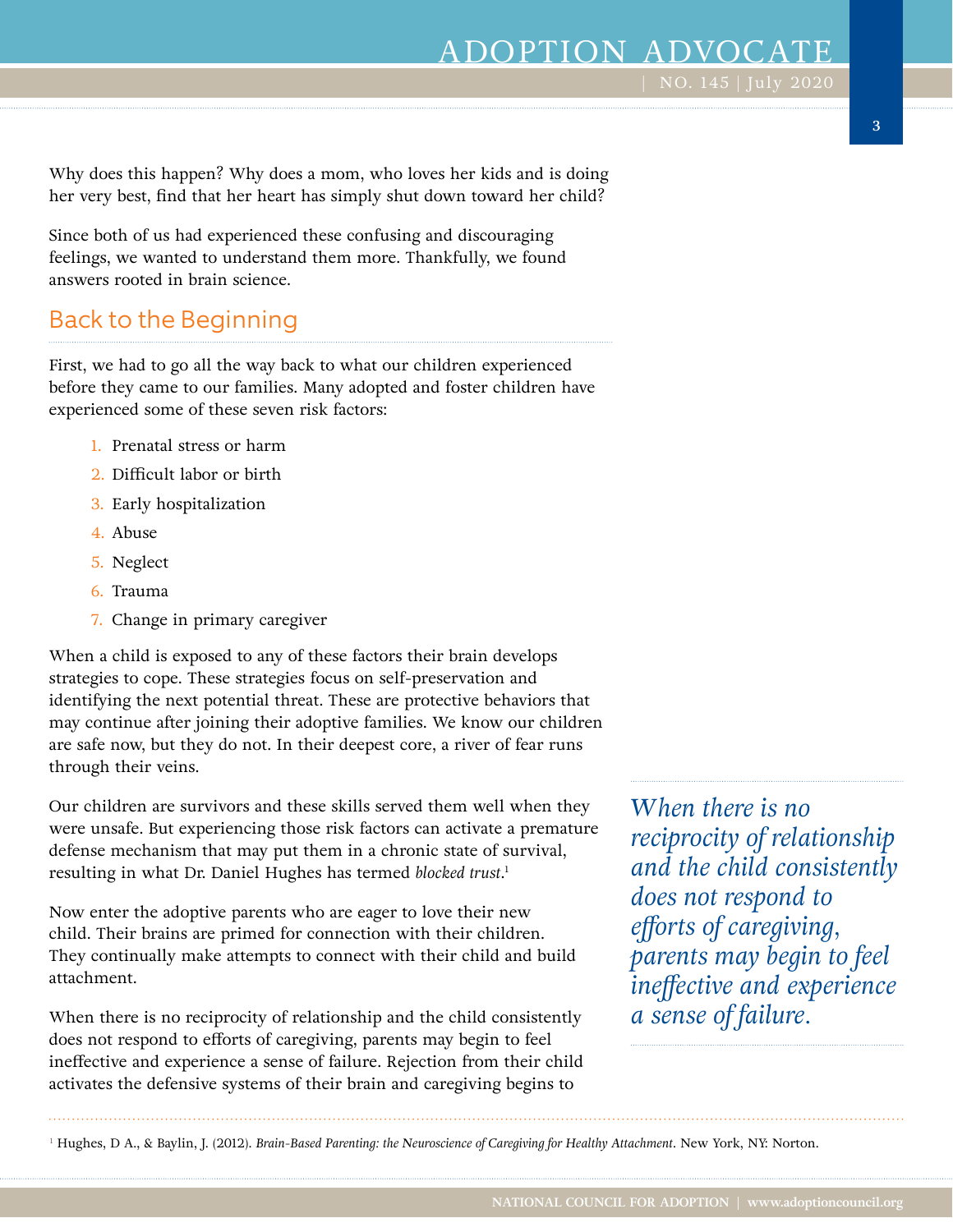NO. 145  $\,$  July 2020  $\,$   $\,$ 

shut down. They are still meeting their child's needs, but their heart is no longer in it.

The parent's brain signals them that they are fighting for survival. They cannot manage complex thinking which hinders their ability to see the need behind their child's behavior. They lose a lot of creativity and problem solving abilities, which starts a cycle of learned helplessness.

A mom wrote, "I rest some days now in where I am, yet the angst inevitably returns. Aching to like, feel something more positive than I do, be released to love as I was designed to love. But nothing helps—I've lost hope."

Additionally, under stress, a parent's brain begins to code things as either safe or dangerous. If unsure, the brain defaults to danger. This leads to negativity bias making it even more difficult to remain open-hearted and receptive to their child. Rejection from a person who is important to us stirs up the limbic system, not the higher thinking brain.

One mom said, "When he is acting out, and I am at my worst, I can hardly be in the same room with him. It is not fair to him, and it is **absolutely a sole reflection of my inadequacies – not his. But I don't know how to repair it.** I never thought I would be in this position. How could anyone not like a child?"

Brain imaging has shown that the emotional experience of being rejected activates the same pattern in the brain as physical pain. When a parent approaches a child anticipating a positive response and instead gets a negative reaction, it activates the dorsal anterior cingulate cortex, which in turn activates the social rejection system. As a result of repeated rejection, the parent may respond to the experience the same way they would respond to physical pain, by drawing away and protecting themselves.

The gut reaction a parent has to a child's rejection is likely to grow stronger and reduce their capacity for empathy. Eventually, a parent experiences blocked care.<sup>2</sup>

# Nine Signs of Blocked Care

There are nine signs that a parent might be experiencing blocked care:<sup>3</sup>

1. They are caught up in coping with their child's behavior and lose curiosity about the meaning behind it.

*"When he is acting out, and I am at my worst, I can hardly be in the same room with him. It is not fair to him, and it is absolutely a sole reflection of my inadequacies – not his. But I don't know how to repair it. I never thought I would be in this position. How could anyone not like a child?"*

<sup>2</sup> Baylin, J., & Hughes, D. (2016). *The Neurobiology of Attachment-focused Therapy: Enhancing Connection and Trust in the Treatment of Children and Adolescents.* New York, NY: Norton.

<sup>3</sup> Corkum, M., & Qualls, L. (2020) The Nine Signs of Blocked Care. <http://www.theadoptionconnection.com/nine-signs-of-blocked-care/>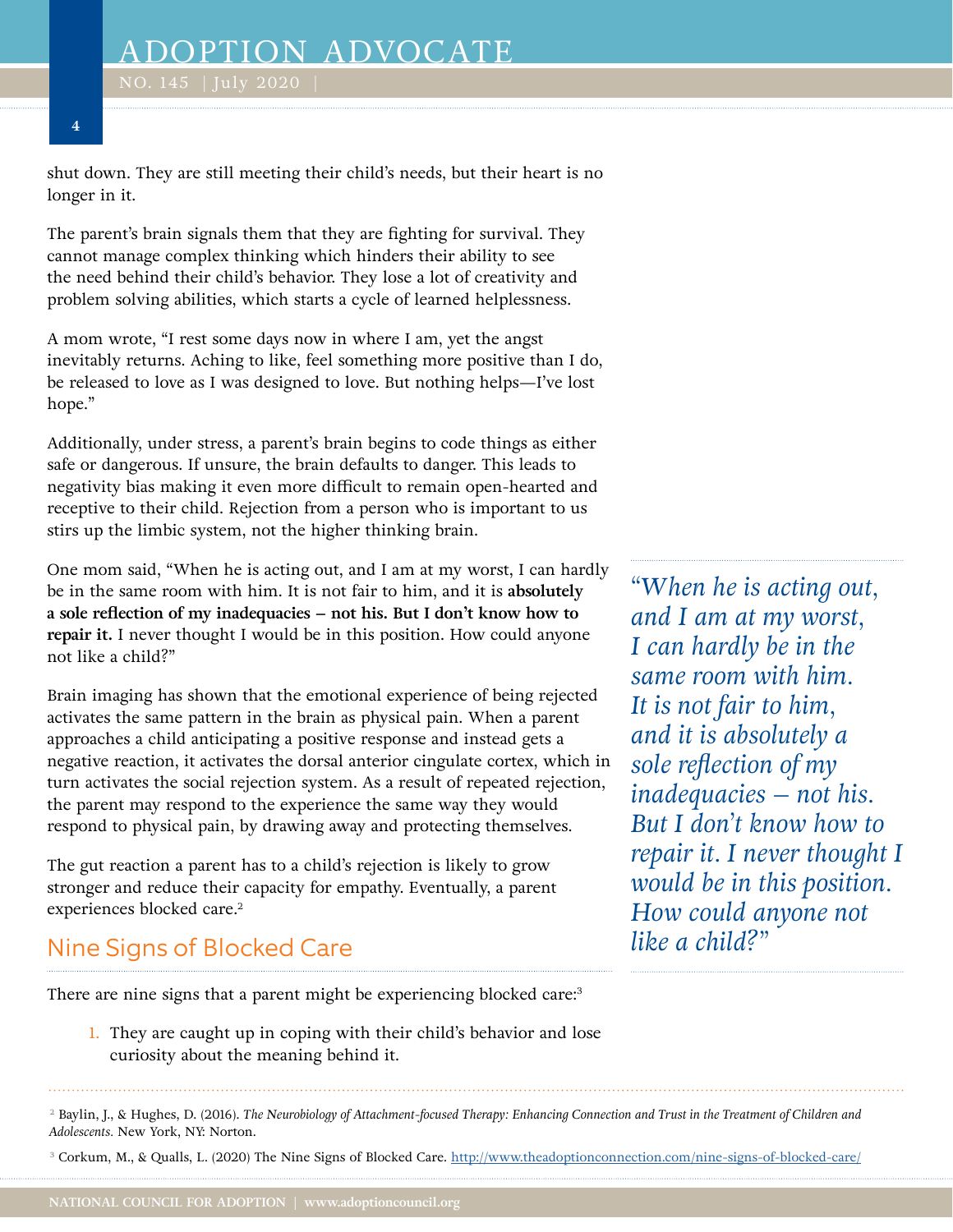# ADOPTION ADVOCAT

| NO. 145 | July 2020

- 2. They feel defensive and guard themselves from rejection.
- 3. They feel burned out, chronically overwhelmed, and fatigued.
- 4. They feel irritable with other family and friends.
- 5. They isolate themselves.
- 6. They become cynical about helpful ideas.
- 7. They feel they have lost compassion, which leads to shame.
- 8. They experience a crisis of faith or challenge of a personal belief system.
- 9. They do not feel real pleasure in parenting.

A mom wrote, "I don't get as excited about things as I used to. I'm more cynical and less confident. I don't even know if I'm capable of feeling love like I used to. But I am able to show it. And I guess I'll just have to keep asking God to help my feelings to follow my actions. Only He can heal my hurt heart. Only He can heal my kids' hurt hearts. We have that in common."

#### What Parents Need

Because blocked care involves the suppression of caring feelings, professionals may view parents as uncaring and non-empathetic. When professionals encounter parents stuck in blocked care, it is important to remember that it is not a character flaw but a treatable condition. Parents experiencing blocked care have fragile nervous systems that are closed off and protective. Even well-intentioned advice from a therapist, social worker, or counselor can feel insensitive and judgmental which pushes parents deeper into the trap of shame.

In our years of serving adoptive parents we saw a tremendous need to help parents in blocked care long before we knew it had a name. Parents begged us for help. They needed their struggles to be heard and accepted without seemingly trite attempts to fix them. Additionally, they wanted to like their kids again and have hope for the future—they just did not know how to get their hearts back online.

How can a parent overcome blocked care and regain compassion for their child? Interestingly, they need just what their children need: nurturing. A parent needs someone important to care for them, to calm their defensive nervous system, and help them regulate their emotions. This person can be a professional therapist or a seasoned parent who has walked through a similar experience and come out the other side.

*How can a parent overcome blocked care and regain compassion for their child? Interestingly, they need just what their children need: nurturing.*

**5**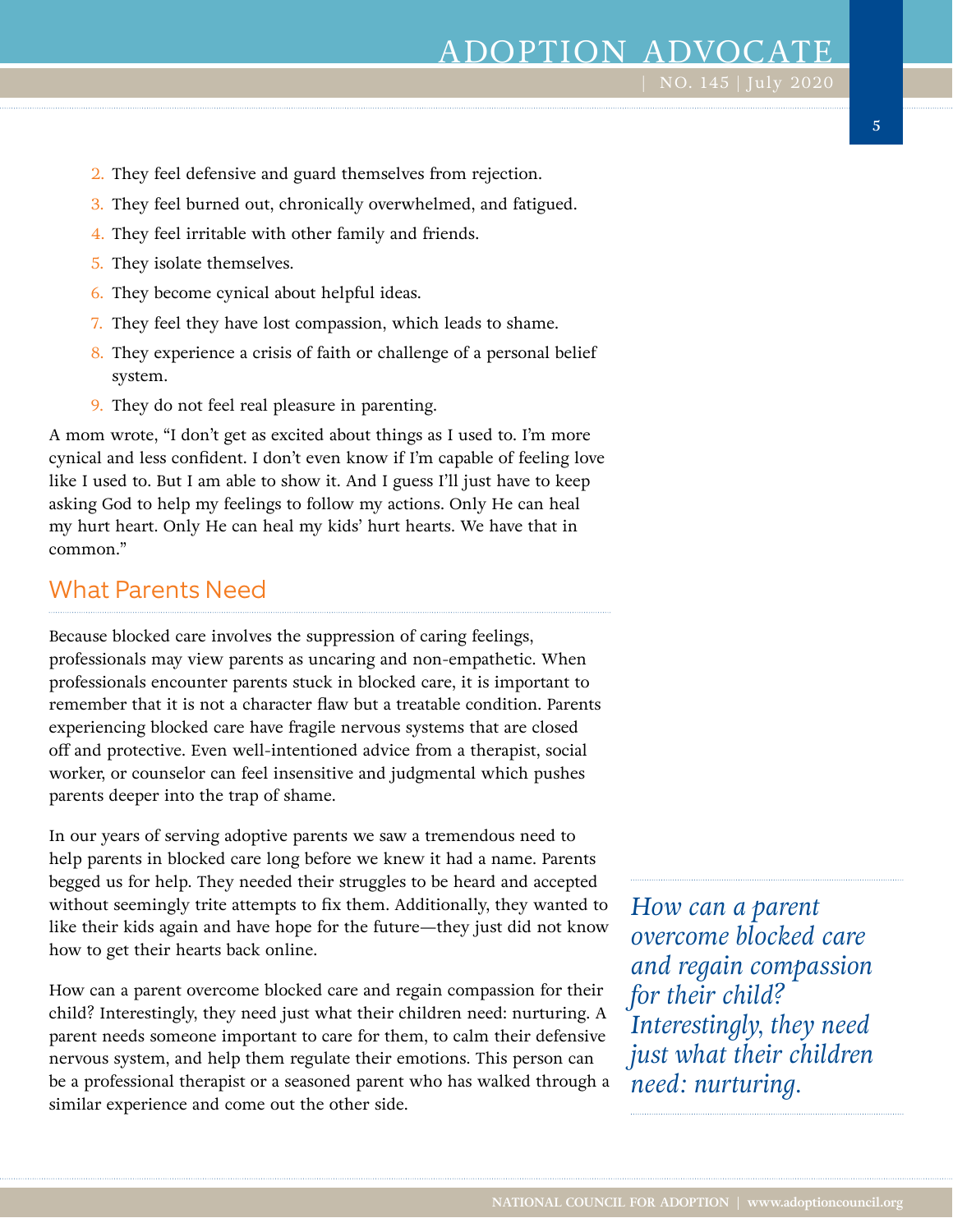NO. 145  $\,$  July 2020  $\,$   $\,$ 

**6**

When adoptive parents seek professional services, the child is often the focus. However, we have seen an increased willingness in parents to try new parenting tools when we focus on their needs first. Parents are often surprised when we take time to be curious about how they are doing and how they are experiencing their children's behaviors.

Professionals can offer acceptance, curiosity, and radical compassion to parents who exhibit symptoms of blocked care.

#### **Acceptance**

This is simply believing what a parent shares about how their child behaves and how they experience the child. Because of attachment challenges, a child may act differently at home than at school, therapy, or other settings. When a parent's experience is questioned, they tend to further withdraw into shame and blocked care.

Often, parents need a therapeutic process (without the child present) where they can speak freely about their experiences and build a compassionate understanding of their child's defensive behaviors.4

#### **Curiosity**

Different than questioning the reality of what a parent shares or trying to change their mind, curiosity is the genuine desire to better understand the parent's experience. Curiosity is non-judgmental and puts aside assumptions and expectations. It ultimately can help parents be more aware of their inner thoughts and emotions.

#### **Radical Compassion**

Sometimes parents need permission to care for themselves. All too often, parents have shelved their own needs to meet a child's high demands resulting from trauma. Many therapeutic parenting principles require great effort, energy, and patience. Professionals can encourage parents to find regular respite, go on date nights, and connect with other parents in similar situations.

It is easier for parents to keep their hearts engaged when someone is looking out for them. As a result, we created a 30-day course, *From Apathy to Empathy: How to Regain Compassion for Your Child and Yourself*. Through daily emails, we nurture parents, help them understand what has happened, and give them simple tasks designed to keep their nervous systems open to connection. We also invite them to an online group of other parents who have taken the course where they can find even more support.

*...we have seen an increased willingness in parents to try new parenting tools when we focus on their needs first.*

<sup>4</sup> Baylin, J. (2017). Social buffering and compassionate stories: The neuroscience of trust building with children in care. *Australian and New Zealand Journal of Family Therapy*, 38, 606-612.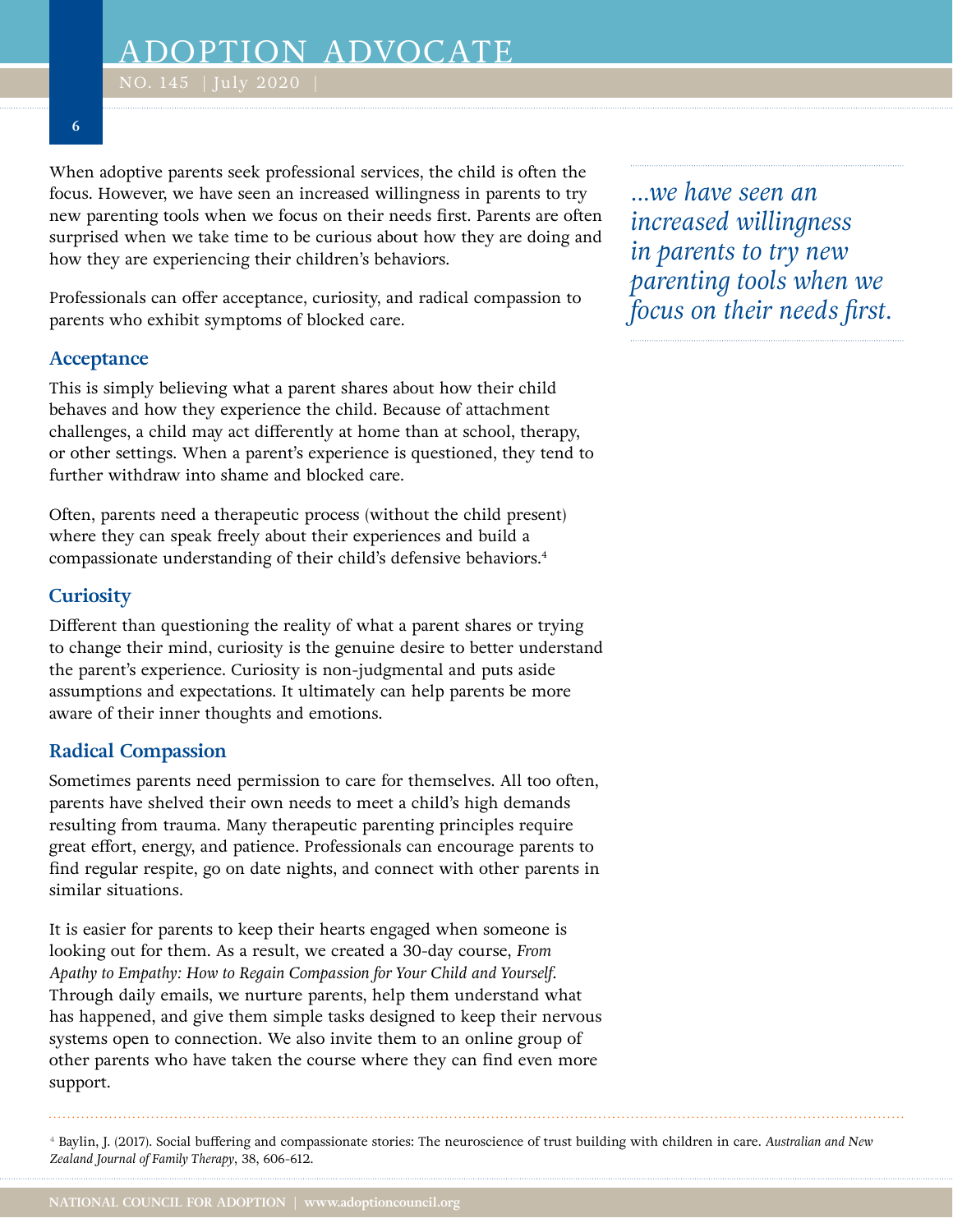# ADOPTION ADVOCAT

Incorporating the elements of acceptance, curiosity, and radical compassion, in the context of connection and care, we have seen hundreds of parents recover from blocked care, renewed and equipped to pursue a healthy relationship with their adopted child.

When asked what aspects of the course were most helpful, this is what some of the participants had to say:

"Before the course, I was feeling burned out and hopeless in my situation with my daughter. I felt alone and full of shame. After these 30 days, I have renewed hope! I know we have a long road ahead, but understanding more of the reasons behind my actions and feelings, and trying out concrete ways to address these problems, is one step forward. I really appreciated the short daily lessons that were manageable to read or listen to and apply immediately. I especially loved the days about brain science and how to overcome negativity bias and blocked care."

"After completing the course, I'm feeling much better. I loved the feedback, the support from other moms, and the focused questions that were intended to help us see what we needed to do, and to process. It was hard at different times, but now I am feeling lighter and understanding myself so much better."

"At the beginning, I was feeling tired and worn down and very, very negative in my thoughts. The 30-day format allowed me to absorb a little bit of information every day, ponder it, and apply it before moving on to the next thing. The days that resonated most were the ones about decision fatigue and needing unfocused time. I am still tired and a little fearful of the future, but my negative thoughts are nearly gone."

## Conclusion

The good news is that parents can regain compassion. There is hope.

To the professionals reading this, your work is so important. When you nurture parents, you are offering them a chance to heal and change the course of their parenting journey. When a parent experiences you as a nurturing presence, their capacity to learn from you and others is radically increased. Your job will be more rewarding as your families thrive.

And to you parents, our hearts are with you. We have walked this road and know the challenges. In fact, not much surprises us. We hope you have gained insight through what we have shared and know there is hope for you and your family.

*The good news is that parents can regain compassion. There is hope.*

You are a good parent, doing good work.